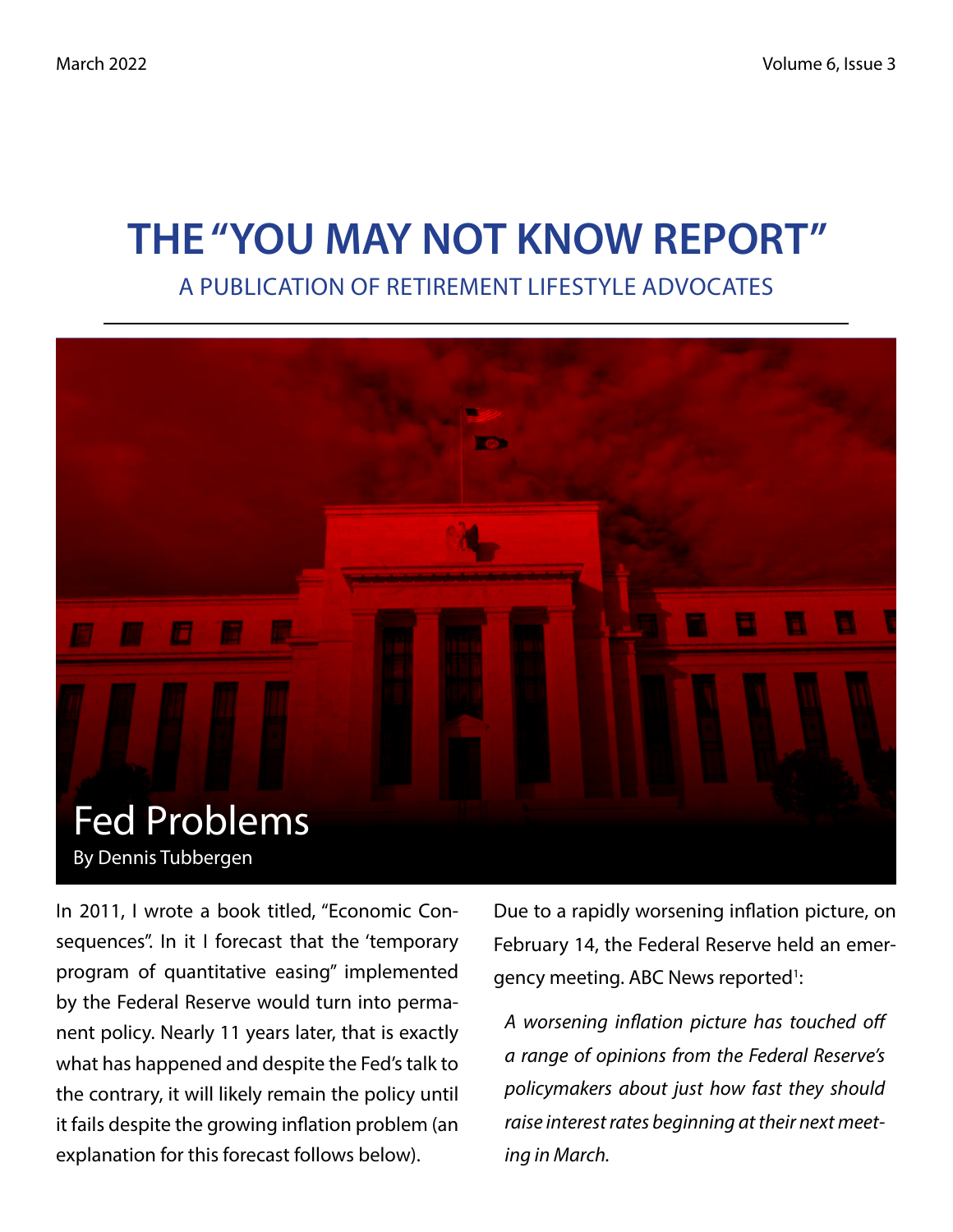*James Bullard, president of the Federal Reserve Bank of St. Louis, on Monday reiterated his call for the Fed to take the aggressive step of raising its benchmark short-term rate by a full percentage point by July 1. Esther George, president of the Kansas City Fed, expressed support for a more "gradual" approach. And Mary Daly of the San Francisco Fed declined to commit herself to more than a modest rate hike next month.*

*Their comments follow last week's report that inflation jumped 7.5% in January from a year ago, the fastest increase in four decades. Prices also rose 0.6% from December to January, the same as the previous month, suggesting that price gains still aren't slowing, as many economists and Fed officials have hoped.*

*The Fed typically responds to high inflation by making borrowing more expensive, which slows spending and the pace of price increases.*

*Last week's report on consumer inflation prompted a sharp increase in expectations for rate increases by the Fed this year. Some economists now forecast as many as six or seven quarter-point hikes. That's much higher than the Fed's projections in December of just three rate increases for 2022.*

*In their remarks, Bullard and another policymaker, Thomas Barkin, head of the Richmond Fed, noted how the acceleration of prices has broadened beyond autos and other pandemic-affected industries. Even inflation measures that exclude such categories have shown sharp price rises.*

*Still, the two officials expressed differing views* 

*of how the Fed should respond.*

*"Inflation is very high," Barkin said in an interview on SiriusXM. "And the more recent readings suggest it's broader and more persistent. I think it's timely to get started and steadily move back toward pre-pandemic levels."*

*Barkin's use of the term "steadily" suggested that he favors moving at a more measured pace than Bullard, who said last week that the Fed might even decide to raise rates before its next regularly scheduled meeting in mid-March.*

*In an interview Monday on CNBC, Bullard did not repeat that suggestion. But he said "inflation is broadening and possibly accelerating." And he stood by his call for a full percentage point increase in the Fed's key rate by July 1. An increase that large would mean rate hikes at the Fed's March, May, and June meetings, with one of those hikes amounting to a half-point.*

*"We need to front-load more" of the rate increases, Bullard said. "We've been surprised to the upside on inflation. ... Our credibility is on the line here."*

It's important to note that despite the worst inflation in more than 40 years, the Federal Reserve did not take immediate action to increase interest rates. Instead, they discussed what action they might take in March at their next scheduled meeting.

Seems that the consensus among Fed members is that interest rates need to increase but seems that the increase, which will probably occur, will be modest. More form than substance mirroring what I have long been forecasting.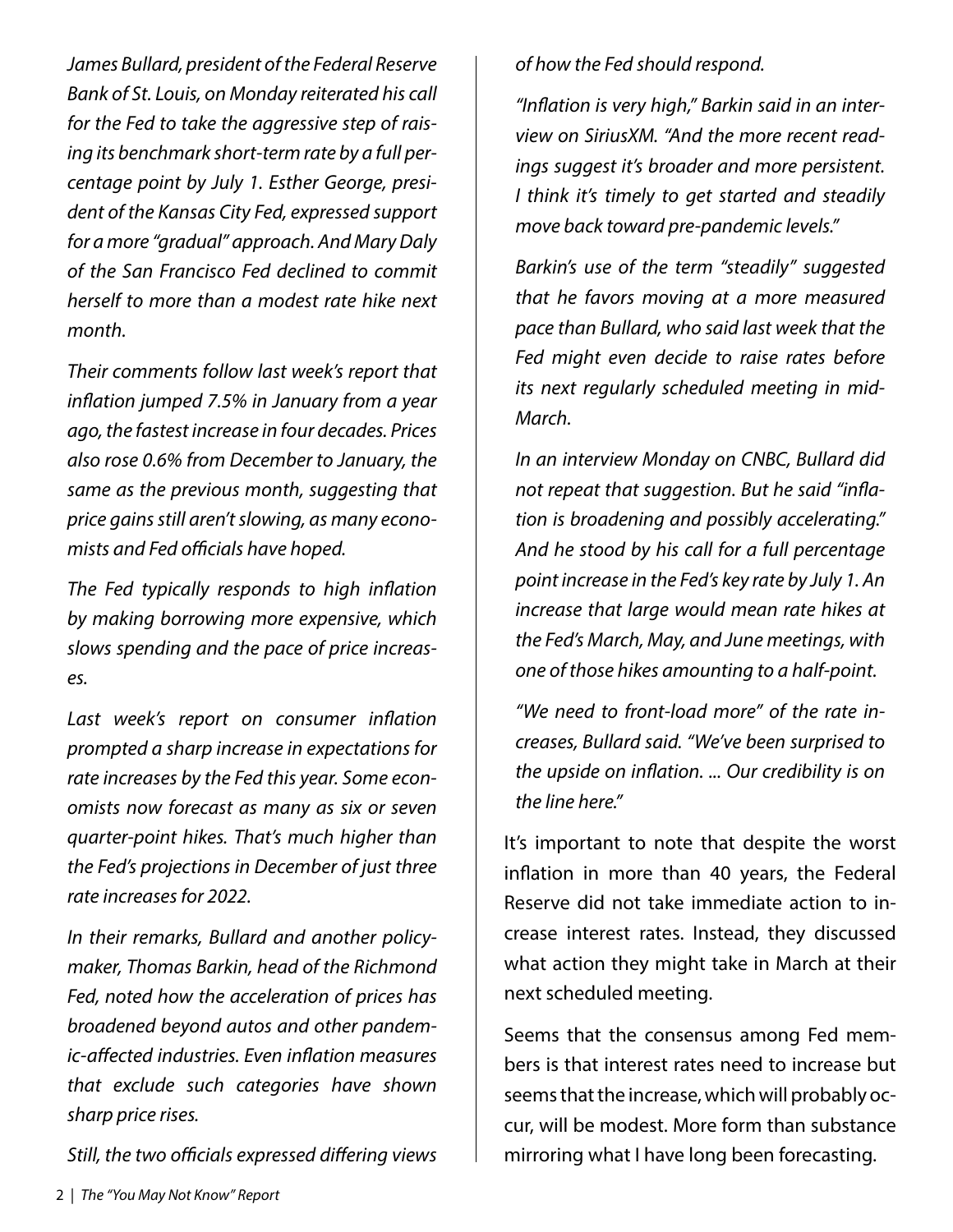As we have discussed in past issues of the "You May Not Know Report", it will be impossible for the Fed to cease currency creation and keep interest rates without the US Government operating with a balanced budget or at least a significant reduction in deficit spending. For example, two countries that were once ravenous purchasers of US Government debt, Japan and China, are no longer adding to their holdings of US Treasuries (US debt).

This chart<sup>2</sup> published on January 12, 2022, shows that the combined holdings of US Government debt by China and Japan total just over \$2.3 trillion.

The US Government currently has an operating deficit of about \$3 trillion so the combined debt holdings of China and Japan would fund the US operating deficit for just over 9 months. The total debt held by the top 13 countries holding US debt would not fund the deficit the current level for even 2 years!

It is this basic math exercise that has me concluding the Fed won't be able to make the monetary policy changes that are necessary to get inflation under control.

As an aside, but for an important point of clarification, the Fed does not buy US Government



Major holders of US Treasuries, as of September 2021. Source: Statista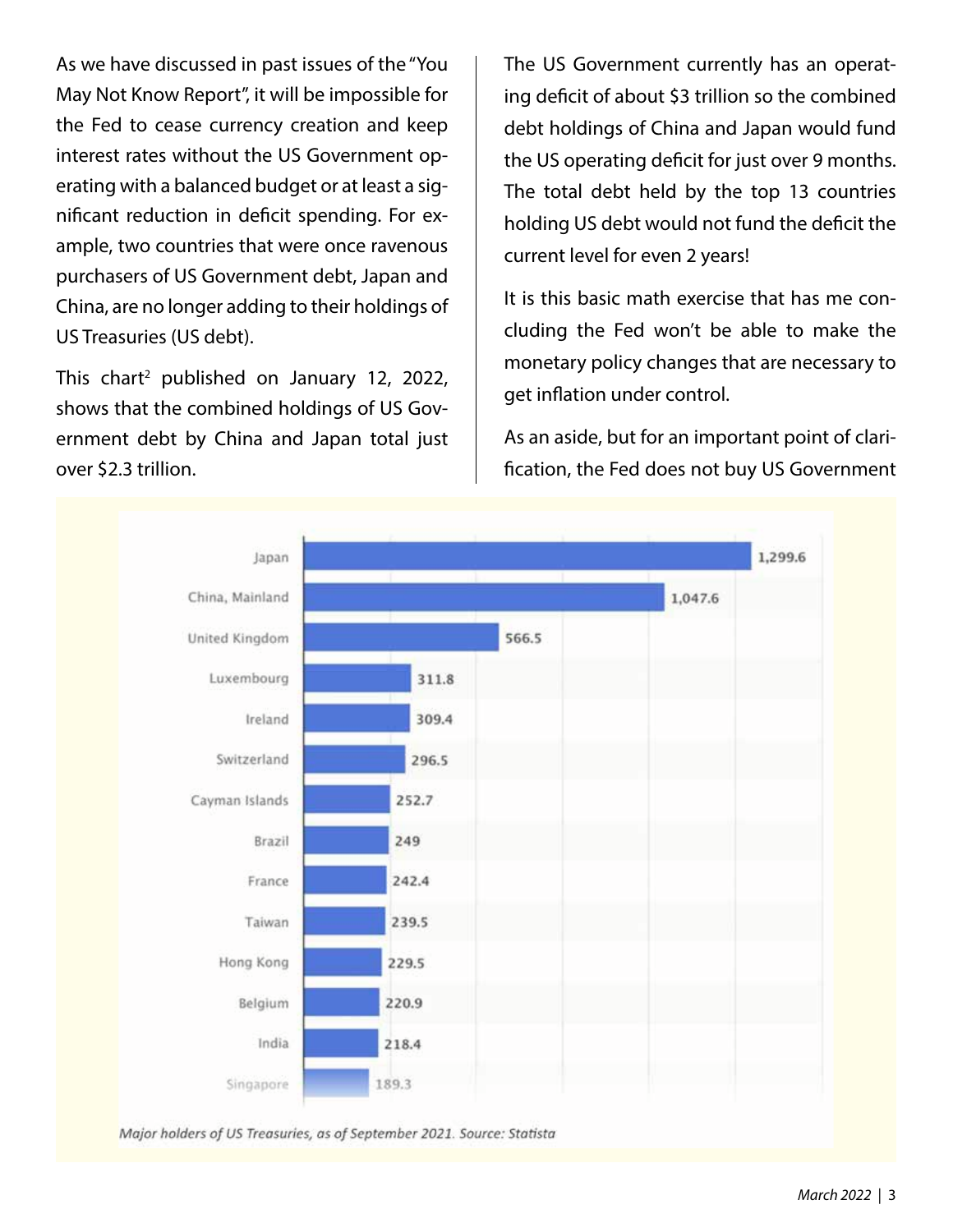debt directly. The big banks buy the US Government debt and then the Fed buys the debt from the big banks using newly created currency.

I talk to many clients and radio show listeners who ask how much the Fed needs to raise interest rates to get inflation under control. While there is not a universally accepted answer to that question, the answer that is often given is that real interest rates need to be positive.

Here's an example to make the point. Presently, the official inflation rate is 7.84%, which is the non-seasonally adjusted rate as of January<sup>3</sup>. The yield on the 10-year US Treasury as this piece is being written is 2.035%<sup>4</sup>. This means that an investor in a 10-Year US Treasury note experiences a real interest rate that is almost 6% negative!

When calculating the real inflation rate using the inflation calculation formula used in the late 1970's and early 1980's, rather than using the heavily manipulated Consumer Price Index, one concludes that the real inflation rate is about 16%.

In the early 1980's when inflation was at this level, interest rates had to be increased to 20% to get inflation under control. With interest rates at 20%, real interest rates were positive, and inflation was eventually brought under control.

In my view, that is where we now find ourselves. With the real inflation rate at 16%, raising interest rates to 1% or 2% doesn't make much of an impact on inflation. However, it will probably make a huge impact on financial markets. In calendar year 2018,

when the Fed increased interest rates to a little over 2%, financial markets reacted very negatively. It's my view they will react similarly again.

Past RLA Radio guest, Peter Schiff, commented recently<sup>5</sup>:

*If we still measured inflation the way we did 40 years ago, it would be 15%, not 7.5%. And the rate hikes they've proposed are completely inadequate. In fact, the Fed is intending to pursue an accommodative monetary policy. Even if they raise interest rates to 1 or 2%, that is highly accommodative. That's the same type of interest rates they had when inflation was below 2%. You've got inflation at 7.5%, even the way they measure it – and rising. The only way to put out this fire is to have positive real interest rates. The Fed needs to get above the inflation rate. We're not even going to get close. So, they're going to continue to pour gasoline on the fire. And so, the entire time the Fed is inching up rates, inflation is actually going to be moving higher. Inflation is going to be worse in 2022 than it was in 2021, and real interest rates are going to continue to fall even as the Fed raises nominal rates.*

*The problem is people still don't recognize the box that the Fed put us in. Because there is no interest rate that the Fed could put to fight inflation that the economy could withstand. If the Fed has to fight inflation, we not only have a massive recession, and a crash in the stock market and in the real estate market, but we have a much worse financial crisis than the one we had in 2008.*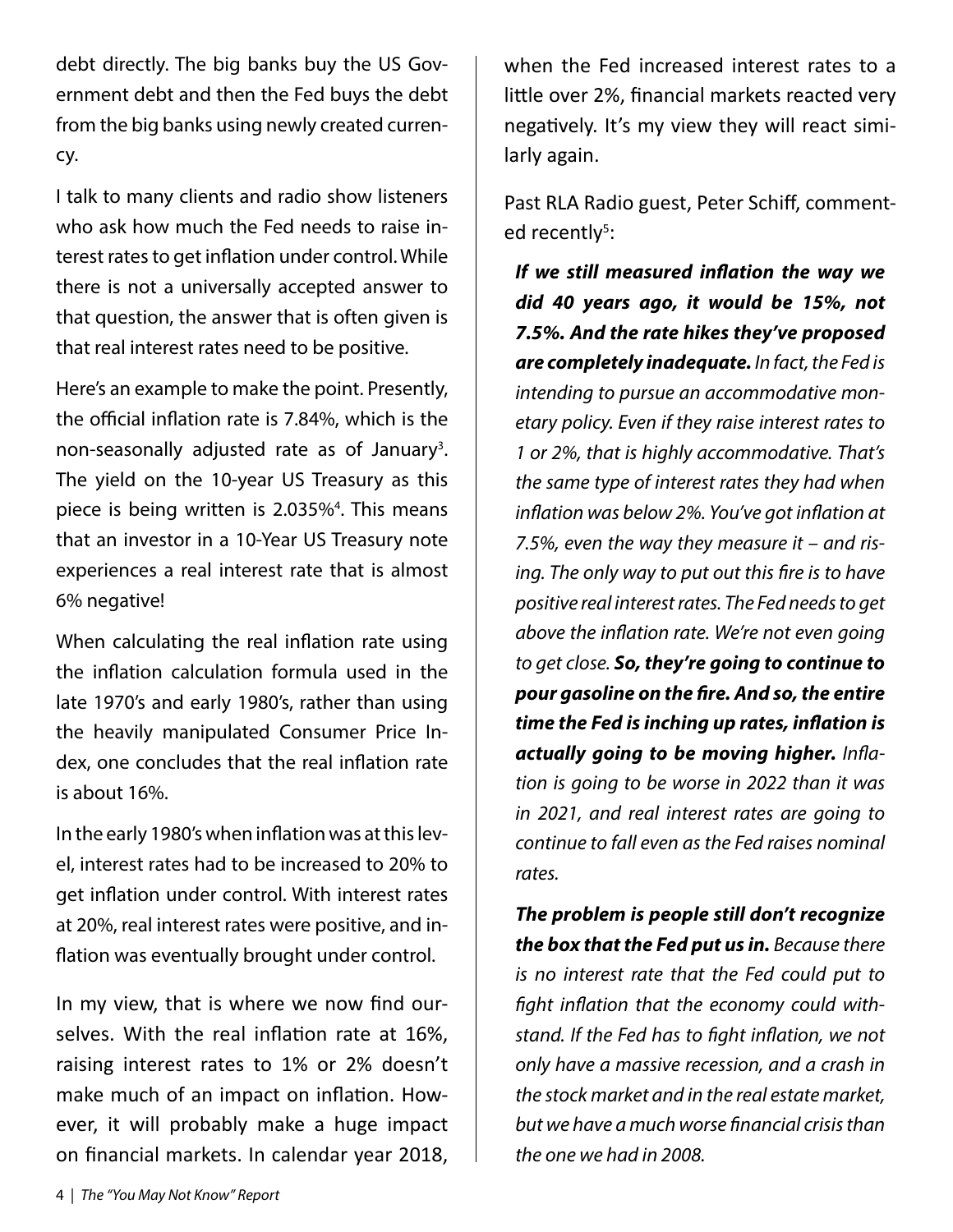*And now that they're no longer pretending inflation is transitory, they're pretending that they're going to fight it when they can't.*

#### *There is no way you can fight historically high inflation with 1% interest rates. One*

*percent interest was the rate Alan Greenspan slashed rates to in 2002 to stimulate the economy after the stock market bubble popped and we had that recession. You can't fight inflation with stimulative monetary policy. You need restrictive monetary policy. And no one is even talking about making money tight. All they're doing is talking about making it less loose. And you can't fight inflation with loose money."*

As inflation continues to intensify, the nominee for the Fed vice-Chair position is facing headwinds. A new Federal Reserve vice-Chair has been nominated after Former Federal Reserve Vice Chair, Richard Clarida, resigned amid a trading scandal. This<sup>6</sup> from "The Washington Times" January 10, 2022:

*Federal Reserve Vice Chair Richard Clarida said Monday he will step down on Friday, the third Fed official to resign in the wake of a trading scandal at the central bank.* 

*The announcement followed new revelations around Clarida's trading in a stock fund in February 2020, when the coronavirus threatened to upend the global economy and the Fed was discussing extraordinary measures to counter its impact.* 

*The New York Times last week reported that Clarida amended his financial disclosures to show that he had sold and then repurchased shares in the stock fund in a matter of days*  *that month. The repurchase came a day before Chair Jerome Powell said the Fed was prepared to support markets and the economy.* 

With the Federal Reserve still sporting a black eye from three resignations for alleged improper trading, the Federal Reserve vice-Chair nominee, Sarah Bloom Raskin is now facing questions over her past business activities. This<sup>7</sup> from "The Wall Street Journal" editorial board:

*We've told you about the desire of Sarah Bloom Raskin, President Biden's pick for Federal Reserve bank supervisor, to use regulatory power to choke off capital for fossil fuels. But she has another problem that you'd think even progressives would care about: how she parlayed her past government service into lucrative private work.*

*Yet Senate Democrats say their Republican colleagues are making too much of Ms. Raskin's curious and remunerative stint at a fintech company. When the subject came up at her confirmation hearing last week, Ms. Raskin bobbed and weaved like Muhammad Ali.* 

*Ms. Raskin was a Fed Governor from 2010-14 and then deputy Treasury secretary through the end of the Obama years. In May 2017, she joined the board of directors of the Reserve Trust Company, a fintech outfit in Colorado. Reserve Trust engages in payment processing and other services for business-to-business payment companies. Its website boasts that in 2018 it "became the first state chartered trust company to obtain a Federal Reserve master account, granting direct access to Federal Reserve clearing, payment, and settlement services."*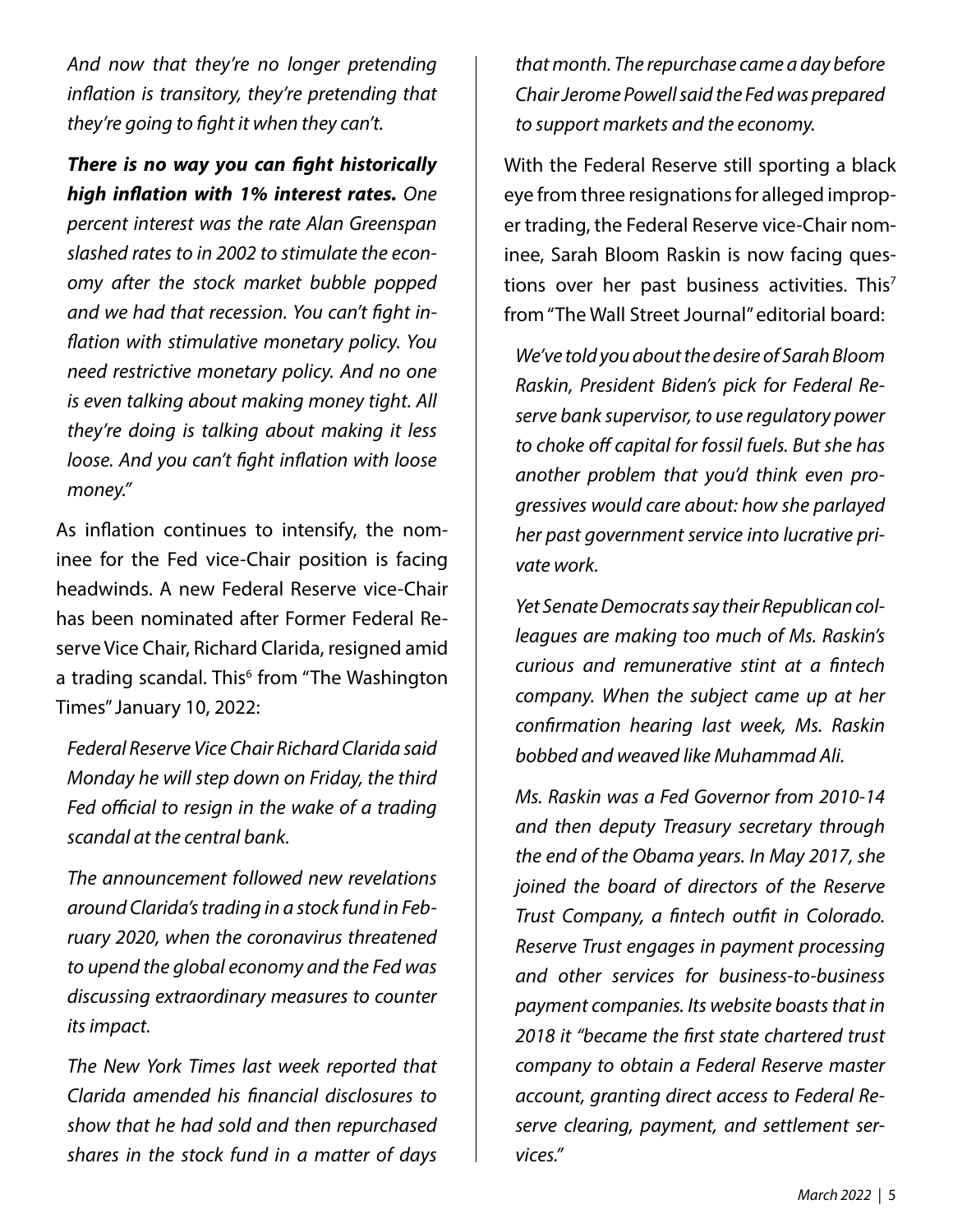*It also appears to be the only nonbank fintech company to have received access to the Fed payment system. Other fintech applications have been rejected or tabled. Fed Chair Jay Powell last month expressed concern about the "precedential" nature of providing such access. Without Fed accounts, fintech firms must rely on bank partners to transfer funds, which is less efficient.* 

*Wyoming Sen. Cynthia Lummis complained in a Journal op-ed in November that the Kansas City Fed was sitting on applications by two digital asset banks in her state. So how did Reserve Trust get an account? Turns out the Kansas City Fed initially rejected its application in June 2017. Two months later, according to records obtained by the Senate, Ms. Raskin made a phone call to the regional Fed on behalf of her company.*

*Yet Ms. Raskin told Senate Banking staff on Jan. 28 that she didn't know why Reserve Trust wanted a master account and couldn't remember calling the Kansas City Fed. During her confirmation hearing last week she also repeatedly declined to answer whether she contacted the regional Fed, though she asserted that she didn't do anything improper. But if*  *that's the case, why wasn't she candid?* 

*Senate Republicans also discovered that she received 195,936 shares in Reserve Trust for her board service. She sold the shares in 2020, a year after leaving the company, for \$1.4 million. You can bet the executives at Reserve Trust felt that was money well spent, and that's not bad pay for a phone call.* 

*However unseemly, Ms. Raskin's intervention wasn't illegal. Businesses often hire former government officials to lobby and grease regulatory wheels on their behalf. The Kansas City Fed released a statement Monday saying that it "did not deviate from its review process in evaluating" Reserve Trust's request for a master account.*

*Still, Ms. Raskin's intervention tarnishes the Fed's reputation for independence and reinforces its clubby image. That will be even more true if she gets confirmed now that these facts are widely public.*

I look for Fed criticism to grow as their response to the inflation problems we're facing will likely come up short.

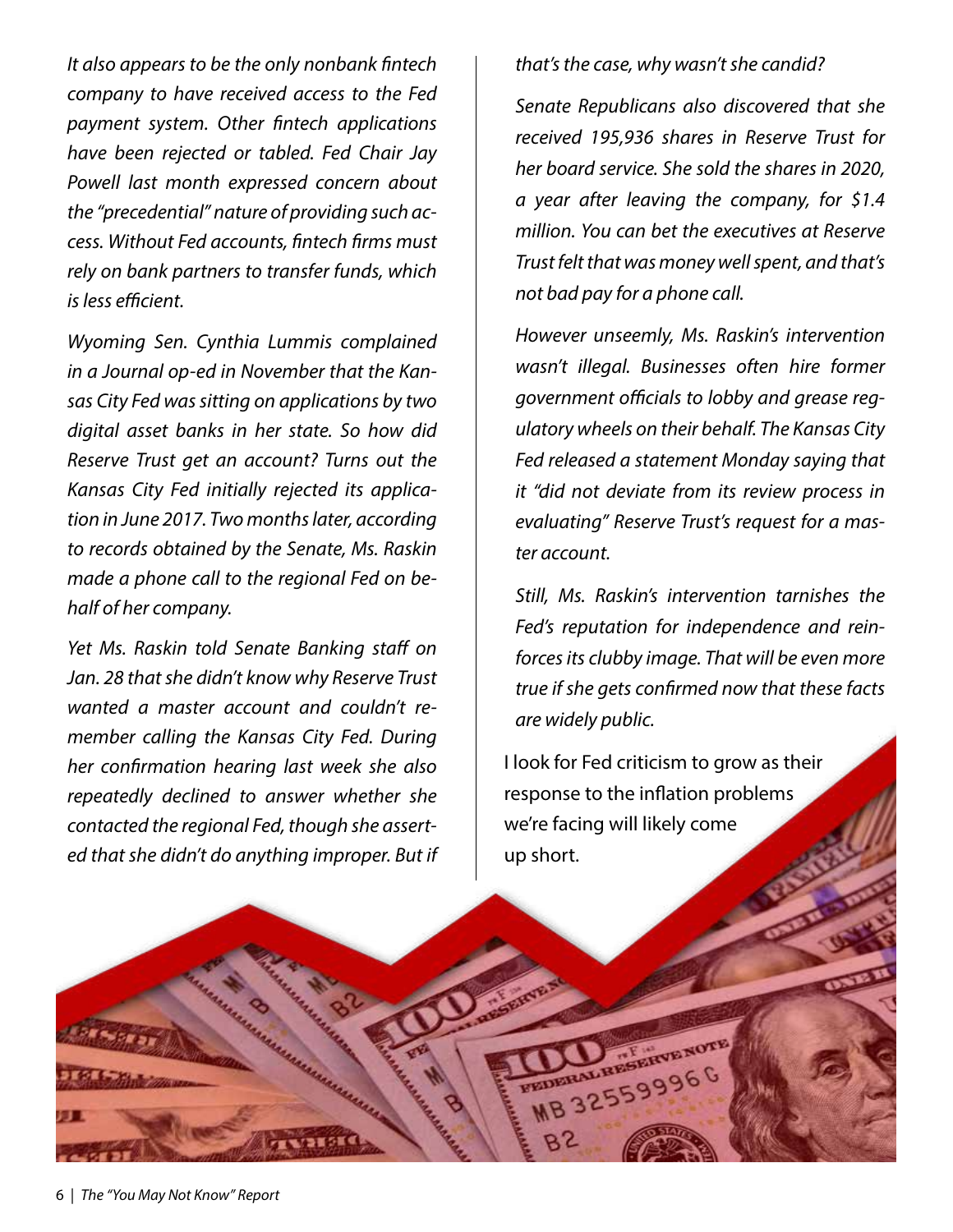### **Want a Steak? Let Me Get the Key**

Inflation changes things. In many ways.

While the experience of walking into a jewelry store and asking the salesperson to unlock the display case to take a closer look at a possible purchase is commonplace, it seems that locking up the merchandise to prevent theft is becoming more common.

With inflation affecting the price of food and personal items dramatically over the past 12- 18 months, it seems that now many retailers are locking up toothpaste, deodorant and nice cuts of meat.

Really.

This7 from Michael Snyder:

*Has it really come to this? We all knew that shoplifting was getting really bad all over the nation, but does Walmart really need to start locking up the steaks? I was stunned when I first learned that pharmacies in our core urban areas were locking up toothpaste and deodorant, but I didn't think that we were already at a point where supermarkets would start locking up the food. I don't know about you, but to me this is an extremely chilling omen…*

*Walmart has started securing high-priced* 

*steaks inside locked metal cages amid rising crime rates across the U.S., a new viral video has revealed.*

*I have never seen anything like this in my entire life.*

*After a man from Florida took a video of this new "packaging" and put it up on TikTok, it quickly accumulated more than four million views…*

*Michael Fromhold, from Florida, was stunned when he noticed that the meat at his local Walmart had been locked up in what appears to be a rather dramatic attempt to prevent people from stealing it.*

*Michael took a video of it and shared it to Tik-Tok where it quickly went viral – gaining more than four million views in a matter of days – and the clip lead some viewers to lament the fact that such measures have become necessary.*

*If you see something like this at your local Walmart, please take a photo or a video of it.*

*At this point, it is not clear if these new "security devices" are being rolled out nationwide or just in high crime areas.*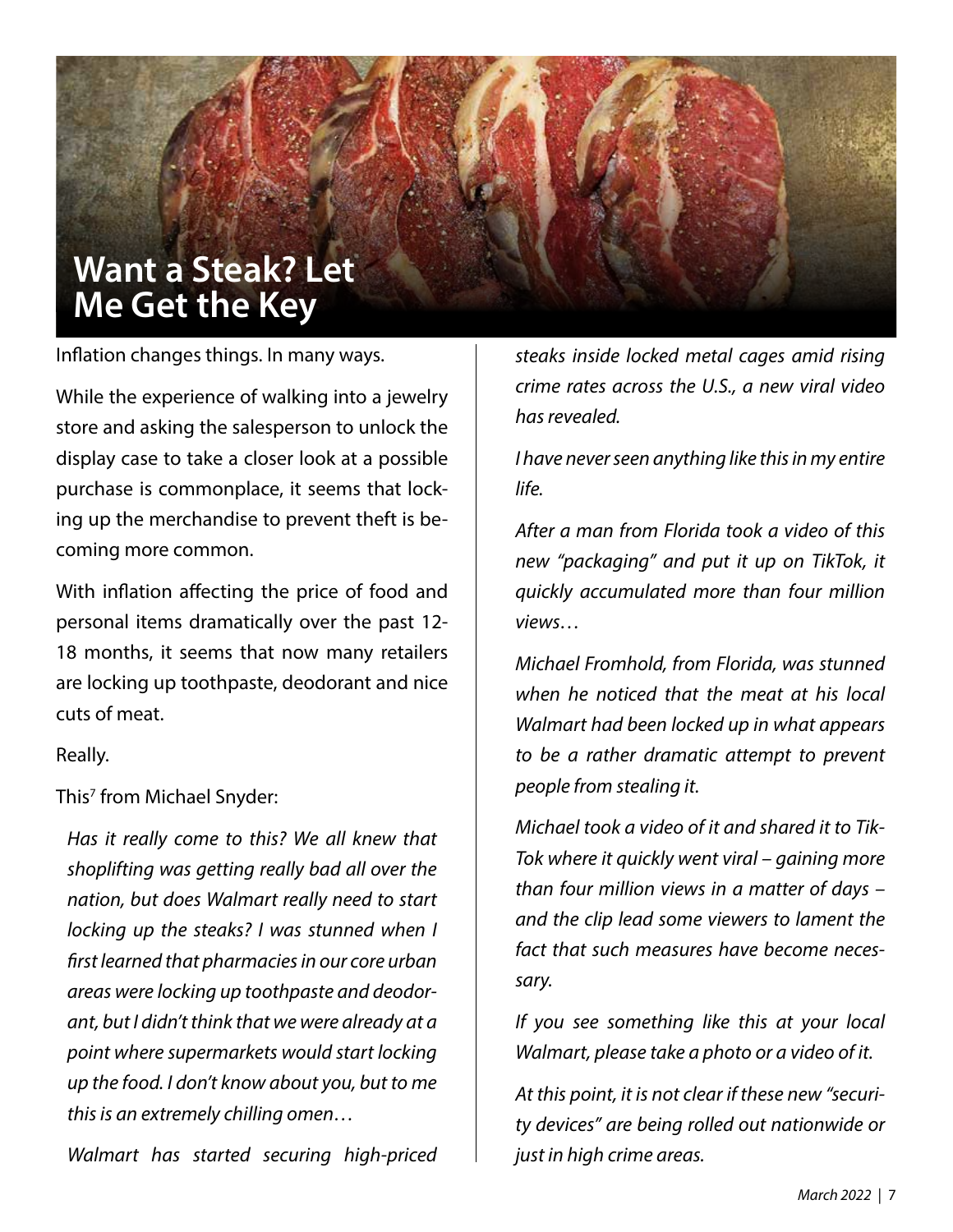## **Single Family Home Rents Rise at Fastest Rate Ever**

There is little that currency devaluation doesn't affect, and rents are no exception. Rents on single family homes rose faster than ever before during the month of December, rising 12% year-over-year.

This<sup>8</sup> from "Zero Hedge":

*New data from CoreLogic Inc. shows rental prices for single-family homes soared to an all-time high in 2021. This comes as on-time rent collections deteriorates as households are pressured by soaring shelter, food, and energy inflation.* 

*CoreLogic's new report says rent prices for single-family homes increased by 7.8% in 2021, a record high. In December, rent prices jumped 12% year over year for the month.* 

*Soaring rents for single-family homes come as on-time rent collections are rapidly deteriorating.* 



% On-Time Rent Payments, Month End, 2019-2021 **NMHC Rent Payment Tracker** 

*Only 92% of renter households had made their rent payment for December by the end of December, the lowest percentage since April 2019, down from 93.8% in December 2020, and down from 95.9% in December 2019.*

*What stands out is the downtrend over those 33 months, interrupted by the months when the big stimulus checks poured into household coffers. - Wolf Richter via WolfStreet.com* 

*Without stimmy checks, as shown above by Richter, increasing rent prices and soaring inflation, in general, will continue to pressure household finances. With inflation climbing at its highest pace in four decades in January, such cost pressures sent consumer sentiment to its lowest level in more than a decade last week.*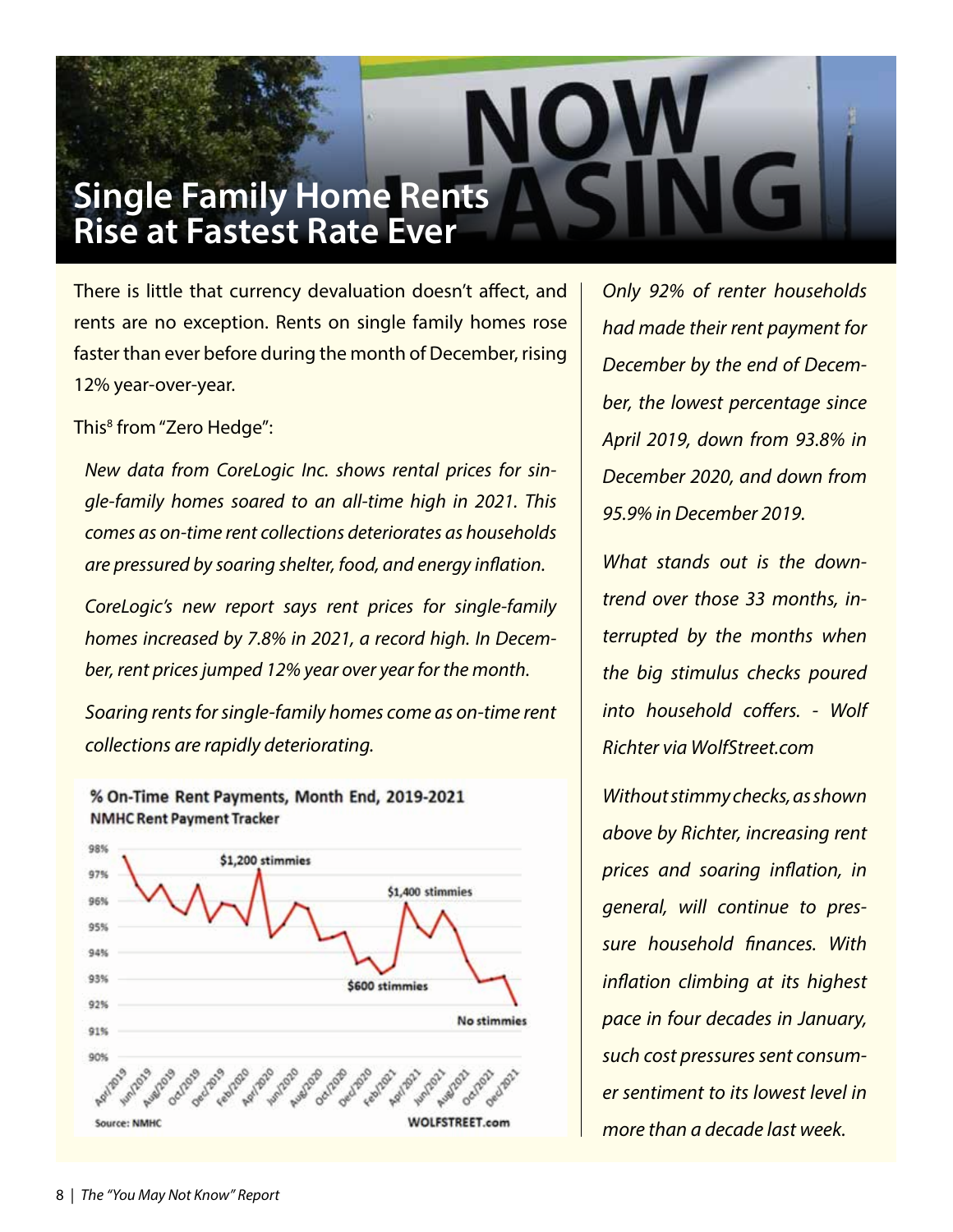# **Housing Update: Mortgage Rates Continue to Rise**

I have been warning that the real estate market looked to be topping of late as mortgage rates began to move off their lows. It wasn't long ago that a 30-Year mortgage could be found with a fixed-interest rate of 2.75%. Now, interest rates for the same mortgage have hit 4%. As we will discuss momentarily, that makes a huge difference in payments and in how many buyers will qualify for the mortgage.

#### This9 from Kitco News:

*Mortgage rates are at the highest level since 2020, with the 30-year mortgage at 4%. This is in comparison to last year when the 30 year was down to 2.8%. "The consumer is going to be under pressure, and we already saw mortgage applications go way down in the last few months. That is what is happening in the marketplace," emphasized Ted Oakley, Founder of Oxbow Advisors. "I suspect that the 4% rate on the 30-year mortgage is a breaking point."*

*Oakley discussed mortgages and interest rates, and markets with David Lin, Anchor at Kitco News.*

*Oakley gave an example of a consumer taking out a \$400,000 mortgage today. "It will be up 20% from where it was a year ago on the payment. If the payment goes up 20%, and the home rises 20%, all of sudden we get* 

*into that territory that you are locked into," he explained. "Then you have a situation where the Fed will probably raise rates into a slowing economy which they always do, because they are always late."*

*The consumer will be impacted significantly, because they will have higher mortgage payments, plus we don't have Fed stimulus like we had last year," Oakley noted. "All the business people that sell houses or cars or anything else, they say payments are what matters to consumers, and those payments are going up," he said.*

*Oakley continued speaking about possible interest rate hikes and inflation. "You can't really believe the Fed, because they are always late to everything they do. When they finally raise rates in a slowing economy, and then all of a sudden oil spikes, that is a tax on the 50- 60% of people who live from paycheck to paycheck," Oakley pointed out.*

The monthly payment on a \$300,000 mortgage if the interest rate is 2.75% is \$1,224.72; at 4% interest, the payment increases to \$1,432.25.

As interest rates rise, more potential buyers are getting priced out of the market. When the tipping point is reached, real estate prices will begin to decline.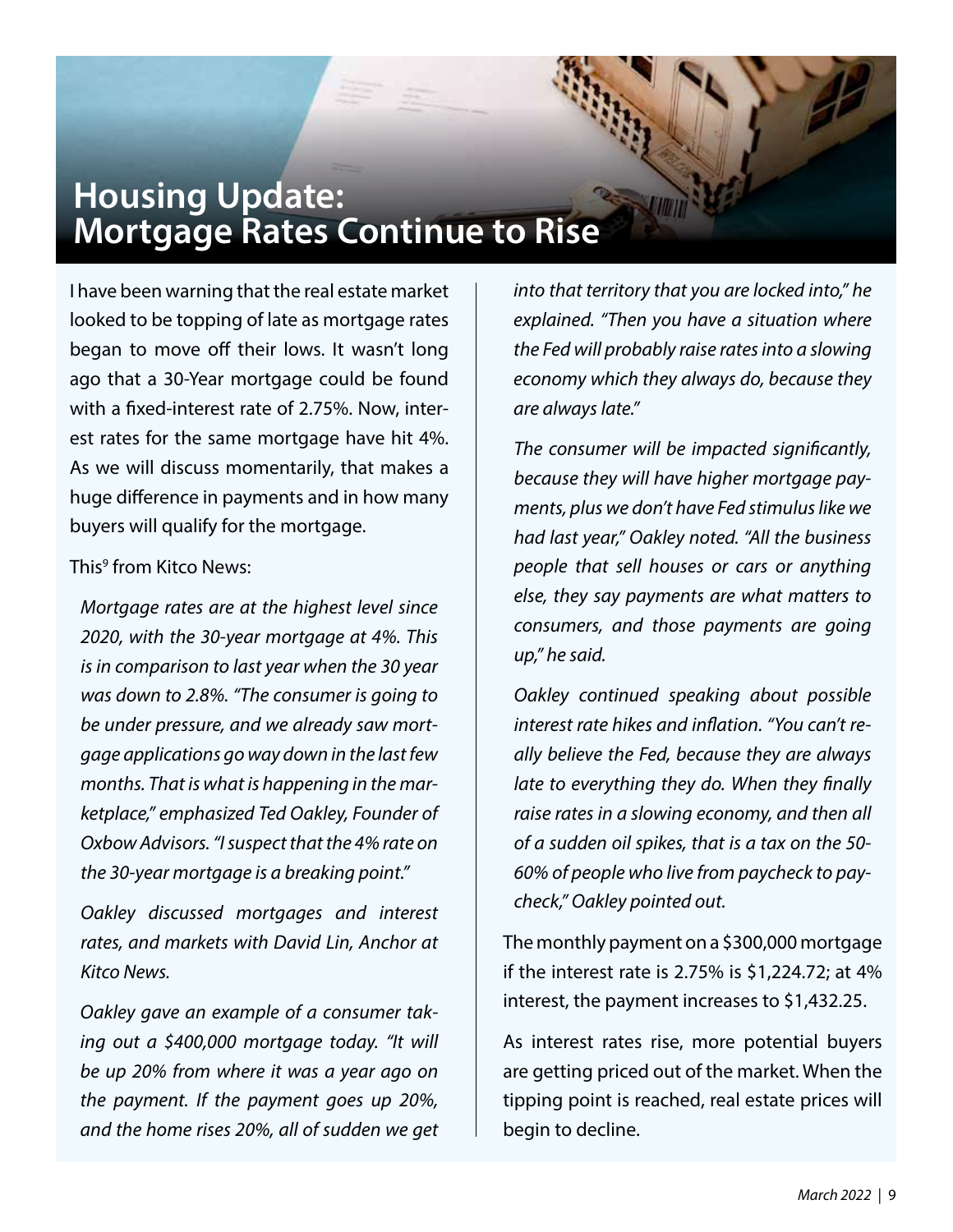# **The Changing Posture of White-Collar Employees**

The employment world has changed a lot over the past two years. Labor markets are tight with many employers having open job positions that they cannot fill.

Employees, particularly white-collar employees, have no grown accustomed to working remotely and they like it. A new survey found that 86% of all whit-collar employees want at least a hybrid work week, some in office hours and some remote hours or they will quit their job and seek employment elsewhere.

This<sup>10</sup> from Bloomberg:

*Just 3% of white collar workers want to return to the office five days a week, according to a poll by management consultancy Advanced Workplace Associates, which warned employees will quit if bosses force them back full-time.* 

*A full 86% of employees want to work from home at least two days a week, the consultancy said after surveying nearly 10,000 people around the world across areas including finance, technology and energy. All age groups felt the same way, they added. Workers reported a preference for commuting into cities on Tuesdays, Wednesdays and Thursdays, raising the prospect of empty offices for the rest of the week.*

*Many banks are geared up for flexible working* 

*after two years of Covid lockdowns, with the likes of Citigroup Inc., HSBC Holdings Plc and NatWest Group Plc allowing hybrid working for many staff. Some fintech companies like Revolut Ltd. and Eigen Technologies Ltd. are even allowing staff to work entirely remotely.*

*"Employers have to realize that the genie is out of the bottle," Andrew Mawson, managing director of AWA, said in a statement. "Workers have seen that flexibility can work and bosses who are not sensitive to their employees' needs will suffer accordingly."*

*NatWest expects around 87% of its 60,000 staff to split work between home and the office in the longer term. For now about 10,000 of its staff, including traders and employees in branches and data centers, still work entirely in the office, Sam Bowerman, one of the bank's human resources directors, said in an interview earlier this month.*

*"We're keen to avoid mandating X number of days per week. It's customer led," Bowerman said. "So far we've seen no detriment to productivity and the flexibility has produced a lot of goodwill."*

It appears that the remote work trend is here to stay.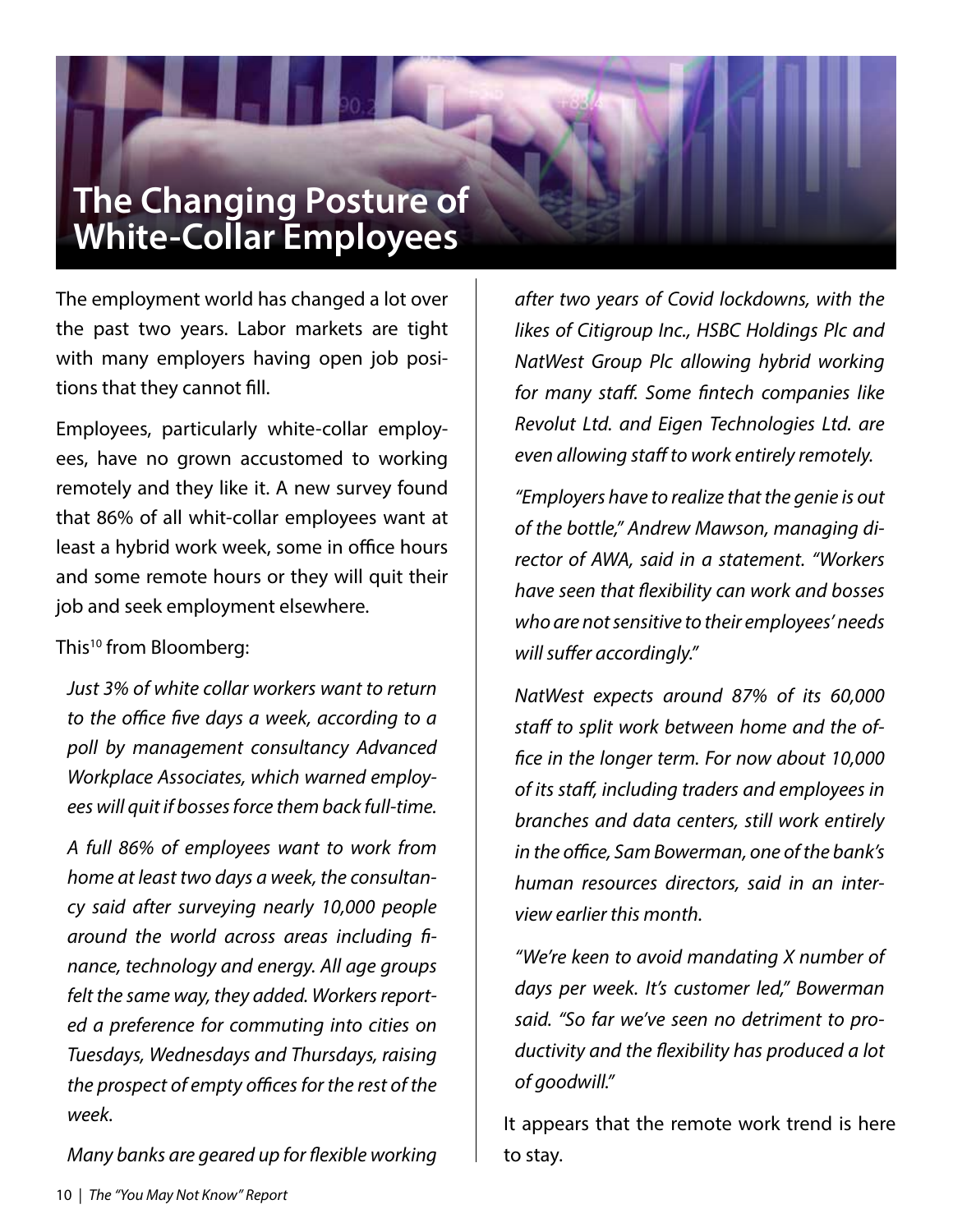#### *March 2022 Special Report* **The Case for Precious Metals: A 2022 Guide to Who, What, When and How for Precious Metals**

This month only, we are making available a free report titled, "The Case for Precious Metals: a 2022 Guide to Who, What, When and How for Precious Metals"

To request your complimentary copy this month only, return one of the postage-paid reply cards included with this month's newsletter. You'll notice that we've included three reply cards with this month's newsletter; we've done that so you can request a copy of this report for anyone you know that might find this information helpful.

In this month's special report, you will discover:

- Who should consider adding precious metals to their portfolio
- What precious metals to consider purchasing and why
- Is there a metal that is best for inflation protection?
- When to consider purchasing metals
- Should you use IRA or Roth funds to purchase precious metals?
- Can I use 401(k) assets for precious metals purchases?
- How should I go about making the precious metals purchase?
- What are my precious metals storage options

This report is available for the month of March only.